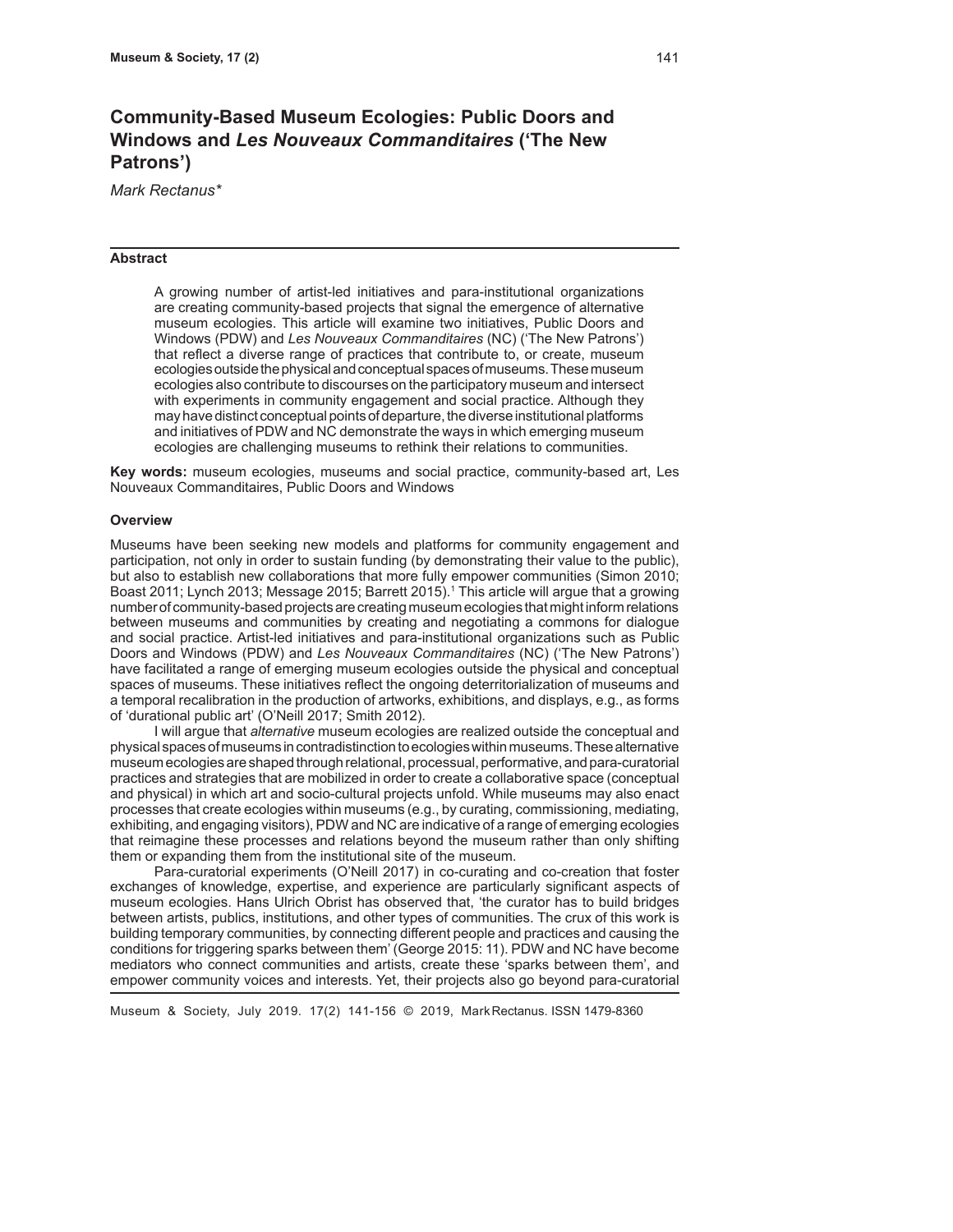practices by embracing multiple levels of collaboration that position communities as agents who generate ideas, initiate new community-based projects, and participate in their development and realization.

PDW and NC do not define notions of community at the outset of their projects. They emerge during collaborative, para-curatorial processes as communities articulate their own sense of community and then negotiate their projects. 'Community' is context- and site-specific, i.e., reflecting a sense of shared communal identity, relations, and spaces, as well as a shared process of reimagining those spaces. Thus, PDW and NC facilitate a sense of collective agency that is actualized through the community-based projects. This perspective intersects with the notion of a community museum 'as a tool for the construction of collective subjects; communities may *appropriate* the museum to enrich their relations, to develop awareness of their history, to foster reflection and critical analysis and to create projects to transform their collective future' (Ocampo and Lersch 2013: 122, [emphasis added]).

While PDW and NC reflect a shared vision of empowering communities, there are also critical distinctions in their processes, practices, and strategies, as the discussion of their respective projects will demonstrate. PDW is indicative of many *artist-led* collaboratives that work independently or collectively with communities. In contrast, NC is a *para-institutional* organization that provides a framework and protocol for community-based projects that are negotiated in dialogue with curators, artists, and other agents, and are subsequently realized by artists, but are not artist-led or initiated. There are also differences in their scale and organizational forms. PDW is a small artist-led collaborative, while NC is an umbrella organization that has facilitated a different group of collaborators for each project, now numbering over 300.

After introducing PDW and NC, I will situate them within the context of artist-led initiatives, para-institutional organizations, and collaborative experiments in social practice. I will then explore the extent to which alternative museum ecologies intersect with existing notions of museum ecologies inside museums, and related discourses in museum studies, before turning to a discussion of specific projects by PDW and NC. In a concluding section, I will briefly discuss how museum ecologies might contribute to rethinking the relations between museums and communities in terms of a commons.

Public Doors and Windows (Molly Sherman, Harrell Fletcher, and Nolan Calisch) is an artist-led initiative that, in part, emerged from projects and collaborations in the Art and Social Practice program that Fletcher launched at Portland State University (PSU), Portland, Oregon in 2007. While PDW reflects the broader objectives of artist-led initiatives that aim to engage local communities, the genealogy of PDW and many of its projects have been informed by community-supported agriculture (CSA) that 'values collaboration, reciprocal relationships, and a sense of investment with the people and places where they work'.2 Two projects developed by PDW underscore this sense of 'investment' that enriches and empowers communities by enabling them to reimagine their shared spaces: *Collective Museum* (at the University of California, Santa Cruz (UCSC)) and King School Museum of Contemporary Art (KSMoCA) at the King School in Portland, Oregon.

The concept for *Collective Museum* resulted from discussions between Fletcher and Rachel Nelson (Curator and Program Manager, Institute of the Arts and Sciences (IAS), UCSC) in 2013, and subsequently with John Weber (Director of the IAS), who invited PDW to develop the project as part of an artist residency on campus. At the beginning of the residency, PDW initiated conversations with the campus community and took exploratory walks across the 2001-acre campus. The artists then invited 50 collaborators to curate a campus site that held a particular significance for them. These sites formed a *Collective Museum* for the campus, which had no existing museum. The project was launched with an exhibition (2016-2020) at UCSC and a website documents each of the curated sites.

In a collaboration with faculty and students at the King School in Portland, Oregon, Harrell Fletcher, PSU faculty member Lisa Jarrett, and students at PSU facilitated the development of KSMoCA as a contemporary art museum at this pre-K-8 public school in Northeast Portland. Members of PDW and students from PSU developed a collaborative platform for students to create their own museum, not only by learning about curating, but also by co-curating with artists, initiating their own projects and exhibitions, creating catalogues, organizing their own art fair, and participating in studio residencies.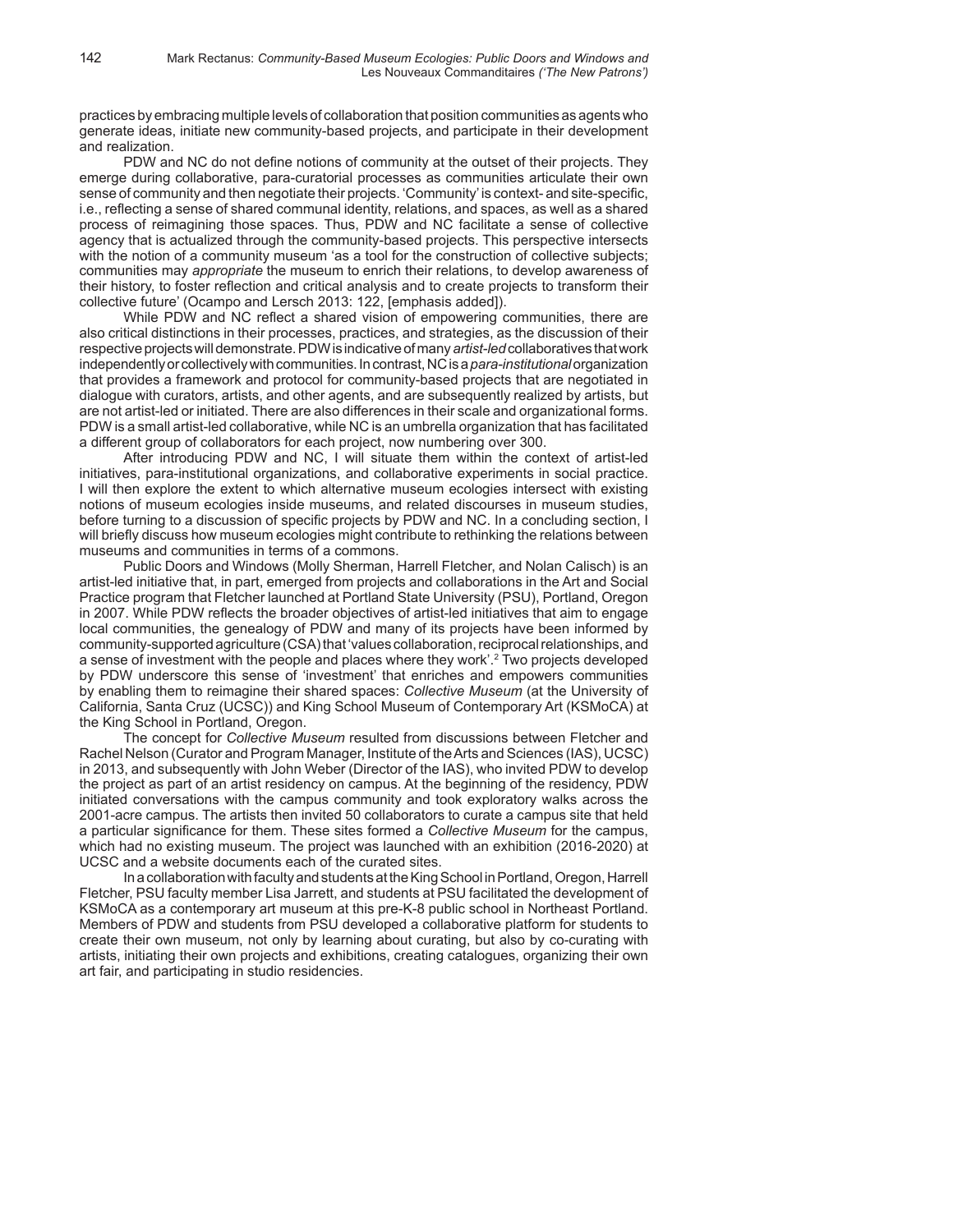*Les Nouveaux Commanditaires* also contributes to discourses and debates on participatory art and social practice (Hudson 2017; Nagel 2017; Thompson 2017) by prioritizing communities (rather than museums or patrons) as creative agents who initiate projects and commission artworks. As Alexander Nagel points out, the translation of *Les Nouveaux Commanditaires* as 'The New Patrons' is misleading in that the historical associations with 'patronage' cannot capture the central role of local communities in all NC projects (Nagel 2017: 75). The concept of the NC was developed by François Hers in 1990 in France with the support of the Fondation de France, which operates as an 'umbrella' for approximately 690 private philanthropic foundations that fund many of the projects (Hers 2013: 17-8, 28n9). Hers' experience as an artist and administrator provided the impetus for a manifesto that evolved into 'The New Patrons Protocol'. Following the Protocol, the community takes responsibility for the commission of the artwork, agrees to participate in a process of negotiation with artists and mediators, and assumes collective responsibility for its realization in the community (Hers 2013: 19-20). Since the launch of the NC Protocol in 1991, over 300 NC projects have been commissioned throughout Europe and, more recently, in the USA and Cameroun (Mengual 2017: 13-14). In addition to a discussion of two community-based projects, I will also examine how the NC inspired the Museu d'Art Contemporani de Barcelona (MACBA) to adapt the Protocol as a framework for rethinking the ways in which MACBA could more fully engage communities.

#### **Contexts of Museum Ecologies**

Museum studies has increasingly interrogated (and revisited) notions of social engagement, outreach to communities, the participatory museum, and the museum as contact zone and conflict zone (Simon 2010; Boast 2011; Lynch 2013; Message 2015; Barrett 2015).<sup>3</sup> Robin Boast problematizes the trajectory and uses of 'the museum as contact zone' in museological discourses - underscoring the systemic asymmetries of power relations between communities and museums: 'They are determined by our funding regimes, by our proscribed professional practices, and in museums, by the very roles that we fulfill - collecting documenting, and displaying.…' (2011: 66). Moreover, forms of resistance and activism are also manifest in debates regarding the decolonization of museums, which has emerged as a critical issue in museum studies, art criticism, and curatorial studies (Richter and Kolb 2017). Drawing on the experience of working with migrant communities, Bernadette Lynch has suggested that museums embrace the productive potential of conflict in their approach to social justice and 'a **rights-based practice**, including people's right to *resist the museum itself*' (2013: 1, 12, 15).4 Although neither the PDW nor the NC represent overt resistance to museums, they do suggest alternative forms of museum making in the ways that they create museum ecologies. While research in museum studies and new museology have interrogated how museums are positioned with respect to their social relations (Message and Witcomb 2015), sociomuseology has also addressed the theoretical interventions of new museology by linking them to applied museum practices, e.g., by exposing the legacies of neocolonialism and the forces of globalization within regional contexts such as Latin America (dos Santos and Primo 2013a: 7-8).

These discourses intersect with an increasingly complex socio-cultural terrain of transborder, artist-led organizations.<sup>5</sup> Some of the frequently cited initiatives that focus on socially engaged projects include Creative Time (New York City), Casco Art Institute (CAI): Working for the Commons (Utrecht), the Raqs Media Collective (India) and the Chronus Art Center (Shanghai). The organizational and conceptual development of PDW and NC have been informed by the experiential knowledge base that their members have acquired through participation in social movements and cultural institutions. In the case of PDW, the pivotal role of the community-supported agriculture movement provided a point of departure for social practice, e.g., for the *Collective Museum* project. Hers launched the NC in response to his experience in dealing with the cultural politics of arts administration and management in France, but also in response to community-based engagement with cultural organizations such as the Fondation de France.

Many museums have developed collaborations with artist-led organizations that focus on socially engaged art and social practice, including the Van Abbemuseum Eindhoven, SALT Istanbul, Moderna Galeria Lubijana, Reina Sofia Madrid, MKHA Antwerp, and Queens Museum (USA). During his tenure as Director of the Middlesbrough Institute of Modern Art (mima) Alistair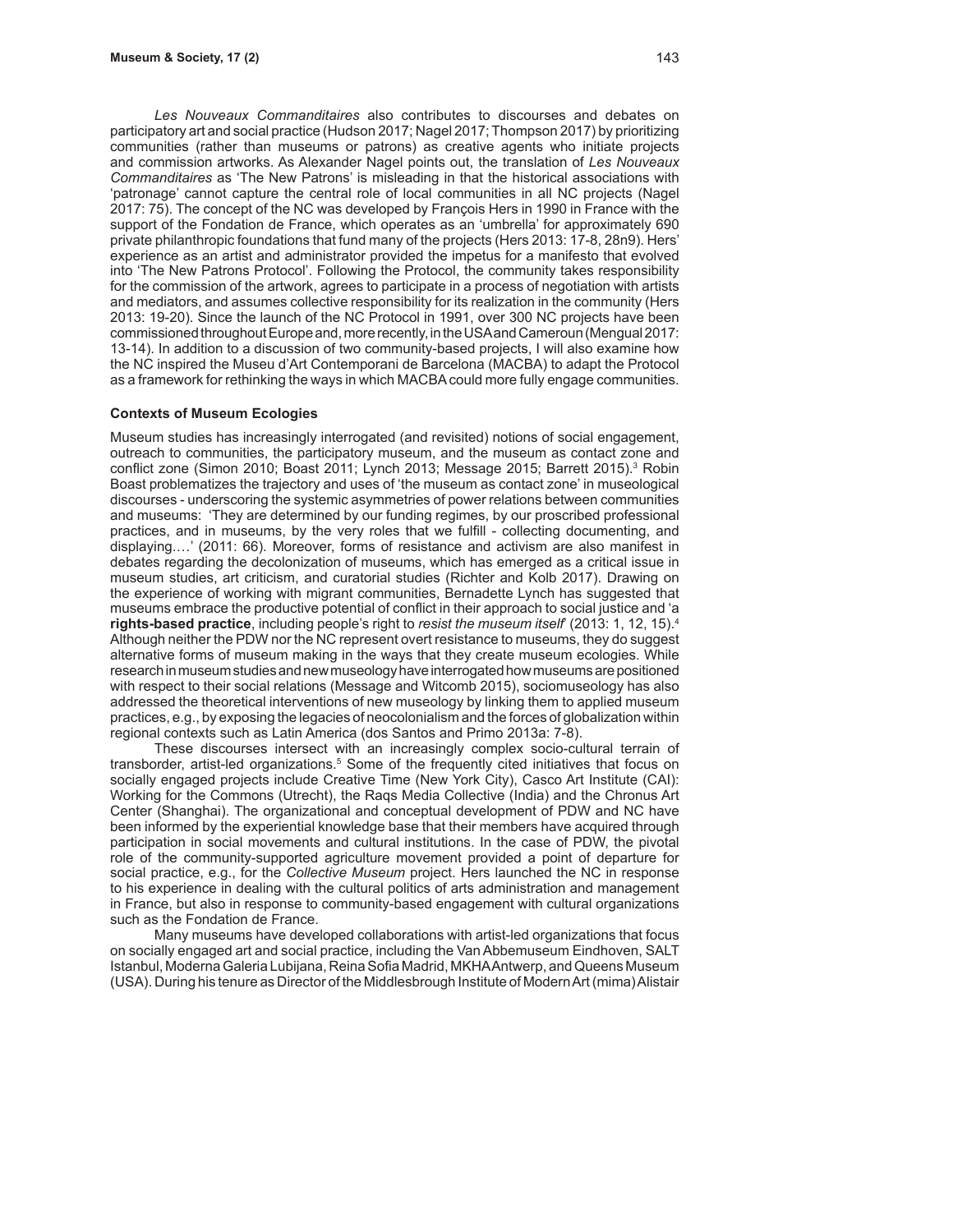Hudson envisioned a 'new aesthetics that supports and empowers' the community, based on the notion of a 'useful museum'. This concept emerged from Hudson's collaborations with Tania Bruguera (Director of the Asociación de Arte Útil) and the notion of 'useful art' (arte útil) (Hudson 2017: 51).<sup>6</sup> Mima's vision statement for a Museum 3.0 imagines a 'useful museum' that redefines the participatory museum and community participation as *social practice*. The museum becomes a shared network in which the 'users' might be remunerated for their contribution to teaching, making, or co-creating, in a process of 'generating resources and skills [rather than] consuming them.'7 Museum 3.0 focused on mobilizing individuals and communities in improving the quality of everyday life through 'projects that matter to people housing, food, education, employment, popular culture, technology, ecology, politics, identity, religion, industry'.<sup>8</sup> Rather than prioritizing projects that commissioned or exhibited art within the context of the museum gallery, Museum 3.0 sought to realign the relations among artists, art, and communities, and how art might be reconceptualized as a process and experience that is socially useful.

# **Mapping Museum Ecologies**

Although the conceptual and spatial boundaries among museums, communities, and artist organizations have become increasingly fluid (Cameron 2015), museum ecologies have been defined primarily in terms of exhibitions, design, conservation, and public engagement *inside* museums. For example, Wakkary and Evernden (2005) draw on the concepts of a 'cultural ecology' in science museums (Bell 2002) and 'information ecology' in technology exhibitions (Nardi and O'Day 1999) for their research on an ambient intelligent museum guide for the *Finders and Keepers* exhibition (2000) at the Canadian Museum of Nature. They conclude 'that an ecology framework is highly appropriate for representing the complexities of activities, relationships, technologies and people connected to museums' (2005). Digital and virtual technologies that extend visitor experiences into virtual spaces, including crowdsourcing and virtual communities, may also be considered *virtual* museum ecologies *(*Vermeeren et al. 2018). However, the contexts of these studies focus largely on the museum as initiator and facilitator of projects, rather than ecologies outside of museums and museum networks that are instigated by cultural organizations or artist-led initiatives.

The concept of museum ecologies also intersects with ecomuseums, not only with respect to the more literal references to their representation and mediation of nature and the environment, but also with regard to their relations to heritage sites, and their engagement of visitors that extends beyond museum spaces and are 'community driven' (Davis 2007: 199). Montanari notes that the convergence of museum outreach activities and environmental issues indicates a significant shift to inclusive, community-based practices among many ecomuseums (2015: 375). However, ecomuseums intersect most clearly with the emergence of alternative museum ecologies by creating an aperture for collective self-actualization within *delimited or deterritorialized museum spaces* outside the museum. This was evident in Fletcher's art project for the San Francisco Exploratorium, *The Windows* (2013), which invited visitors to participate in walks and workshops in the countryside beyond the museum. $^{\mathrm{9}}$ This performative engagement  $^{\mathrm{9}}$ outside museum spaces suggests a conceptual and spatial *re-mapping* of the museum that encourages visitors to reimagine museum boundaries. While ecomuseums may share certain associative links with museum ecologies through the signification of 'eco' (e.g., by supporting collaborations outside the museum in parks and heritage sites), museum ecologies are not synonymous with ecomuseums, nor are they limited to a focus on the environment and nature.

As the preceding discussion indicates, this article will depart from notions of museum ecologies that emanate from or unfold within museums, while recognizing that artist-led or para-organizational initiatives such as PDW and NC may engage in strategic collaborations with museums and cultural institutions. More important, the projects developed by PDW or NC create museum ecologies that are not museum-centric in terms of their interactions with communities. They provide an aperture for a fundamental shift that de-centers the museum, most notably by including it as one potential collaborator, rather than as the initiator or organizer - or by not including it at all. This is a critical aspect that defines *alternative* museum ecologies as unfolding within a diverse range of discourses, projects, or participatory fields that are not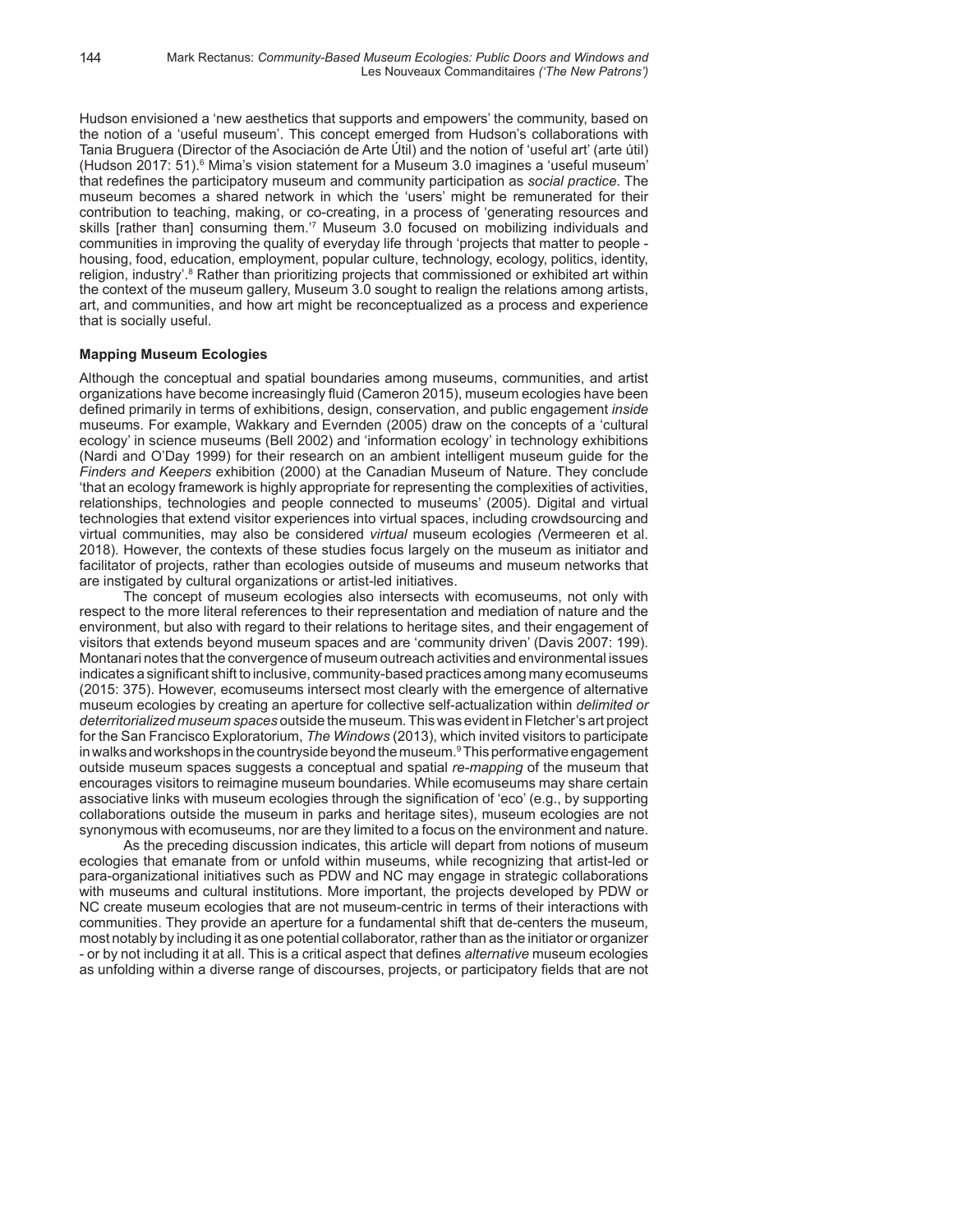determined by museums. Moreover, museum ecologies do not merely shift the (curatorial) functions of 'museum-making' from inside the museum to outside. They are co-created with communities, neighborhoods, heritage sites, and across natural environments that become the locus for site-specific interventions, experiential learning, and knowledge sharing. Alternative museum ecologies also generate conceptual spaces, ideas, or projects that move *transversally*, i.e., across sites, spaces, and natural environments (e.g., in PDW's *Collective Museum* that includes 50 sites across a university campus).

As noted at the outset, the museum ecologies that are explored in this article are shaped by relational, processual, performative, and para-curatorial interactions. They are *relational* with respect to social networks of museums, artists, curators, communities, and donors. As Andrea Fraser observes, the notion of 'relational thinking' suggests that individual interactions may leave structures (and institutional) hierarchies in place rather than transforming them, whereas 'relational art' or 'relational aesthetics' indicate the ways in which social interactions and relations among individuals are foregrounded through art and expose values within a (sitespecific) field.<sup>10</sup> This perspective indicates a shift from social consciousness or awareness ('relational thinking') to performative modes of art and participatory action (the production of 'relational art') that may disrupt or challenge institutional relations (e.g., of museums). PDW and NC aim to shift the relations among individuals, collectives, or institutions that commission, contribute to, facilitate, mediate, or guide projects. Many artist-led organizations, such as the Asociación de Arte Útil or Casco/CAI (noted above) seek transformative social change through active engagement in collaborative social practice that fosters forms of empowerment. This relational dimension is closely linked to *processual and performative* perspectives, i.e., the genealogies of projects and how they are implemented or enacted. Empowerment is facilitated through processes of collaborative co-curating and para-curatorial frameworks that shift authority to multiple agents (communities, artists, curators, facilitators) who *negotiate* collective projects. The performative dimension involves the *embodied enactment* of the processes of conceptualization, development, collaboration, and realization of projects, by multiple agents, that also have a durational aspect (Robinson 2017: 109), e.g., in PDW's *Collective Museum* project that involved performative dimensions of walking and mapping. Thus, the relational, processual, and performative are also inextricably bound to the places and spaces where they intervene and unfold, e.g., perceptions of a particular space and who determines how it is defined and used.

As Paul O'Neill observes, the current state of *para-curatorial* practice indicates that 'the borders between the author-producer and the participant-receiver of public art are no longer so clearly attributed. Instead, the end work is produced by fields of interaction between multiple actors and agencies with durationally specific public art praxis' (O'Neill 2017: 191). While such multiple fields of interaction also include museums as a pivotal, institutional actor, they signal transversal relations among museums and communities that play out across participatory fields rather than as independent nodes. Thus, many museums have shifted from 'monocultures', characterized by institutional functions (such as curating) that are performed largely within museums, to collaborative networks with independent curators, designers, artists, scientists, researchers, and universities that suggest more diverse voices and perspectives from 'outside' the museum (Choi and von Osten 2014: 383-4). At the same time, however, museums remain closely linked to 'outside' networks of financial support (government, foundations, sponsors, patrons) that often shape or frame their relations with communities through asymmetrical relations and hierarchies that are market-driven (Boast 2011: 66; Lord and Blankenberg 2015).

#### **PDW:** *Collective Museum*

The following collaborations illustrate how PDW's self-reflexive engagement with the environment has informed their projects as museum ecologies, but also indicate a process of collective learning and knowledge sharing that is grounded in communal relations to the land (and more literal associations with (natural) ecologies). In 'Cultivating a Collective Museum', John Weber and Rachel Nelson observe that PDW's experience in the organic farming movement provided a conceptual point of departure for a *Collective Museum*. 11 The project was based on the principle that 'The health of the land and the health of the community are ultimately of equal and intertwined concern' (Weber and Nelson 2016: 21). This perspective not only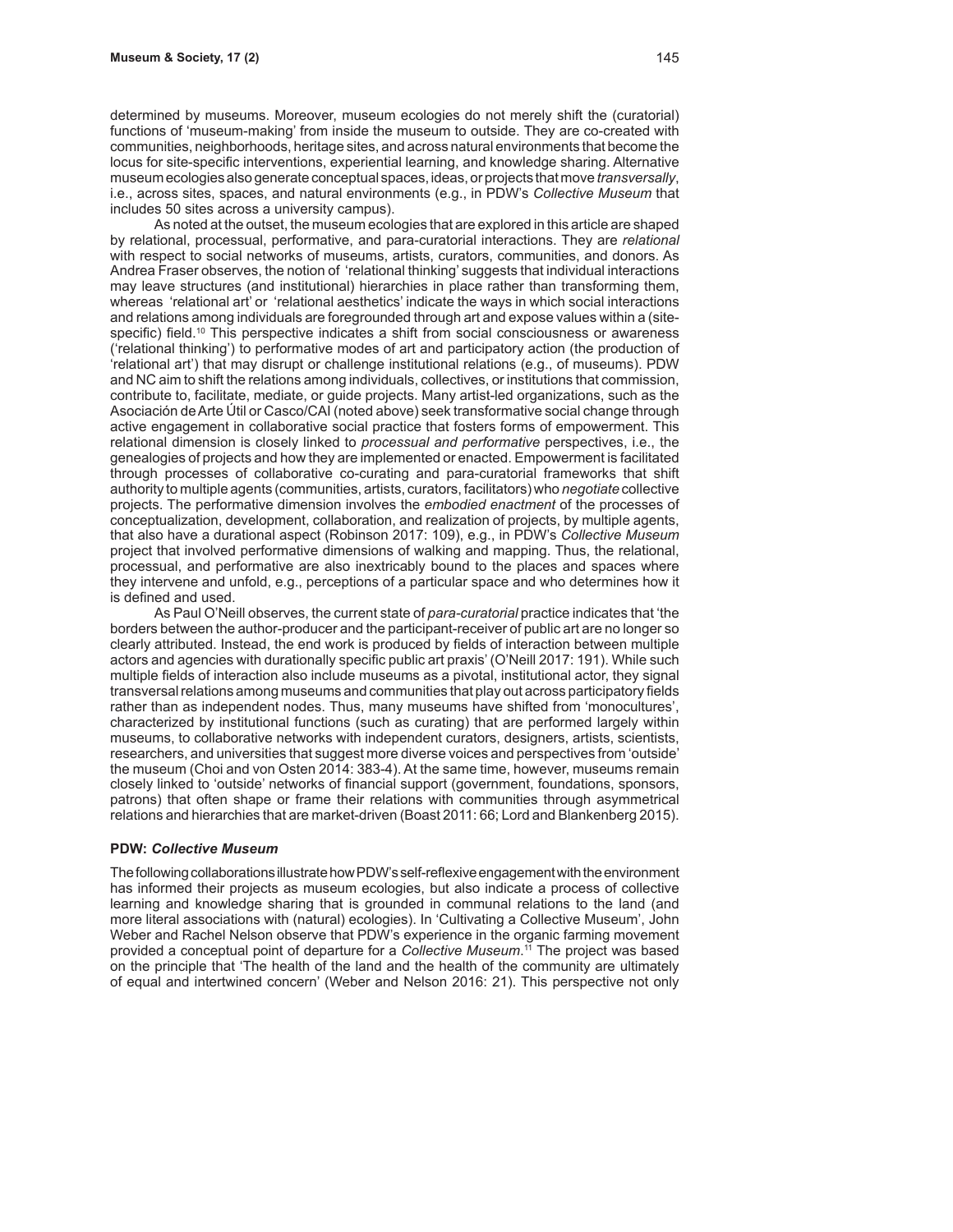foregrounds links across multiple ecologies such as farming, the environment, and communities (e.g., a university campus), but also the genealogy of the project that rethinks the relations among the environment, social justice, and museums. From the outset, PDW interrogated this nexus by asking:

How do the artists imagine localizing *art* to produce more equitable relationships? How do they promote ecological thinking in their art practice? Finally, how do they suggest this farm model might have further applications in institutional practice, particularly in the *Collective Museum* project undertaken across the UC Santa Cruz campus? (Weber and Nelson 2016: 21)

As noted above, PDW launched the project by conducting interviews and conversations with members of the campus community and exploring the natural environment of the extensive campus. PDW then identified 50 collaborators to curate a campus site that held a particular significance for them. The co-curators conceptually framed a site and developed signage, labels, displays, and interpretations (e.g., in audio/visual statements) that were also shared online and via GPS-enabled mapping. These sites collectively reimagined the campus, which had no existing museum, as a museum by installing texts, images, displays, and web links created by members of the university community at sites across campus.

PDW's experience in collective agriculture created a heightened sense of 'things that are specific to a place', e.g., crops that can only be grown in a particular region, microclimates, or wildlife (Weber and Nelson 2016: 24). PDW translated this consciousness to the *Collective Museum* project by asking each of the co-curators to interrogate the notion of site-specificity in diverse contexts across the campus and to unravel the links between objects, events, people, and spaces. For example, a sign at the Crown College Clock Tower indicates a conference room where Professor Harry Noller met with scientists to discuss the human genome project in 1985. Another sign designates the previous site of the Whole Earth Restaurant at the Quarry Plaza. On the museum website, Joel Alexander Escobedo elucidates the significance of signs and stickers on a gender-neutral bathroom door at the Cantú Queer Center in the context of campus discourse on transgender issues. Erin Gray discusses the impact of Angela Davis' activist work and writing on Gray's evolution as a scholar, including how Davis' library in their shared office space provided a source of intellectual and personal stimulation. Many other sites, such as *John Cage Mushroom Walk*, which documents Cage's mushroom-hunting excursion while visiting the campus, explicitly address an experiential and performative nexus between people and the ecology (Weber and Nelson 2016: 24).<sup>12</sup> Thus, the project went beyond transferring or facilitating the curatorial tools for 'constructing' the museum. The *Collective Museum* engaged the collaborators in a process of performative co-curating and social practice that fostered a collective ecology:

The blend of stories, idiosyncratically informative and uniquely wide-ranging, forms a collaborative voice that weaves academic and student life on campus together with the natural environment …. Social relations and environmental concerns intertwine, emphasizing the importance of thinking holistically and collaboratively - and not only between people, but also with the landscapes that sustains us (Weber and Nelson 2016: 25).

By revealing the *relational* links among the co-curators, their projects, the community, and the land, the *process* of creating and 'performing' a *Collective Museum* enabled the university community and visitors to (re-)discover connections and affinities among the sites, and the voices that they present, through a process of experiential learning. While Fletcher remarks that PDW is 'making a claim that that a museum exists within a place',13 *Collective Museum* also delimits the site-specificity associated with the built environment of the museum - dispersing it across 50 locations on campus that individuals traverse as they visit the sites. This process reflects a productive tension between the museum's site-specific events, artefacts, and voices, and their relations to other sites, creating micro-ecologies within the overarching ecology of the *Collective Museum*.

PDW initially explored, and became acquainted with, the campus and the community through a series of cross-campus walks. The project was subsequently launched with a durational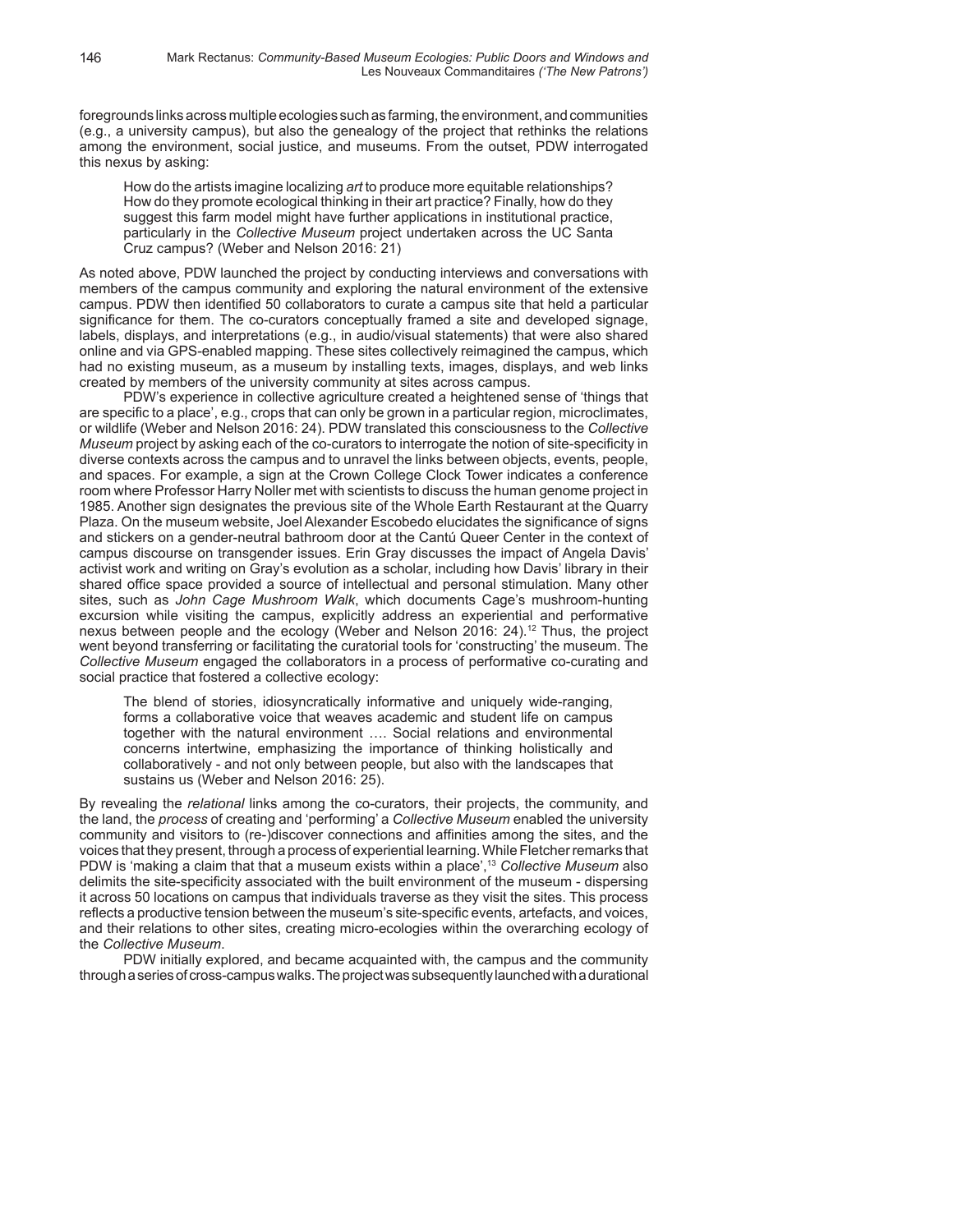walk to all 50 sites that included presentations by many of the co-curators who discussed the significance of their site (PDW 2016: 13). O'Neill describes the durational dimensions of paracuratorial collaborations, time-based art, and participatory projects as 'doing time together', which also signals the potential for collective social practice as a significant aspect of museum ecologies (2017: 197). Walking becomes an artistic, participatory, and performative process that indicates a relational nexus among individuals, communities, environments, and the land (O'Rourke 2013). In discussing the project, James Clifford (a faculty member at UCSC) refers to the experience of non-linear walking, 'as a kind of de-flattening, or roughing, [that] multiplies the perspectives possible within the institutionalized campus structure' (PDW 2016: 12).14 Clifford frames the processual and performative dimensions of walking as constitutive aspects of ecologies that make individual and collective relations to the land more visible:

It's interesting to relate your project and this kind of topological or topographic thinking to the notion of ecology. In the modern sense, ecology is historicized, not about some kind of pre-given natural environment, but about the way that different populations, animal, vegetable, coexist in a changing site full of invasions, parasitic relationships of dependency, etc. What Gregory Bateson, who had his Santa Cruz moment in the mid-seventies, might call an 'ecology of mind': thinking relationally about humans, animals, plants, geologies... (PDW 2016: 13).

Thus, *Collective Museum* not only creates a 'place-based' social ecology for collective knowledge sharing (that is frequently associated with universities), it gives voice to a community of participants who individually and collectively mobilize their communal agency as a form of social practice that foregrounds a heightened consciousness of the land (Weber and Nelson 2016: 25; PDW 2016: 11-12). In doing so, the participants shift from co-curators to curatorpractitioners who co-construct an experimental museum ecology that shifts perceptions and create knowledge about the spaces that communities inhabit and traverse.

## **PDW: King School Museum of Contemporary Art (KSMoCA)**

Like the *Collective Museum*, the early stages of the collaborative process at the King School in Portland, Oregon involved listening to the community. Teachers and students were engaged in a dialogue about their interest in art and started thinking about the school's relation to art and artists. Unlike previous museum outreach programs for Portland schools that offered occasional class visits to the museums, PDW developed a collaborative platform for students to create their own museum. The emergence of the KSMoCA occurred in multiple, processual and performative modes that included curatorial work and direct engagement with artists, who lent their work for exhibitions at the KSMoCA:

Students at the school learn through experience about museum practice and careers as they are facilitated through the roles of curators, installers, publicists, copywriters, registrars and docents. KSMoCA re-imagines the way museums, public schools, and universities shape people, culture, and perspectives by cultivating a space for art to educate within and beyond the classroom.15

The first project with the King School was an exhibition of images by Magnum photographers, *Postcards From America* (2011), which Fletcher and his students and colleagues at Portland State University facilitated.16 The collection included photos from Portland and other cities, which were made available to the students who curated their own exhibition. The students selected the images, composed the labels, developed their own interpretation of the photos, and served as docents. KSMoCA then expanded and developed subsequent collaborations with other artists. For example, in the KSMoCA Artist Mentorship program an artist mentor works one hour each week with a student 'in an open studio, that is designed to foster, model, and support the development of individual creative practice'.17 Another project, *Let's Go Inside the Paper to Go Inside the Museum*, asked students to imagine and illustrate ideas for a museum, which were presented on posters and displayed at the school and in the local community as part of a neighborhood public art project.<sup>18</sup> Students also produced a catalog for an exhibition, *Introduction to Galactic Alienology* (2017), with artists Carson Ellis and Hank Meloy.19 For the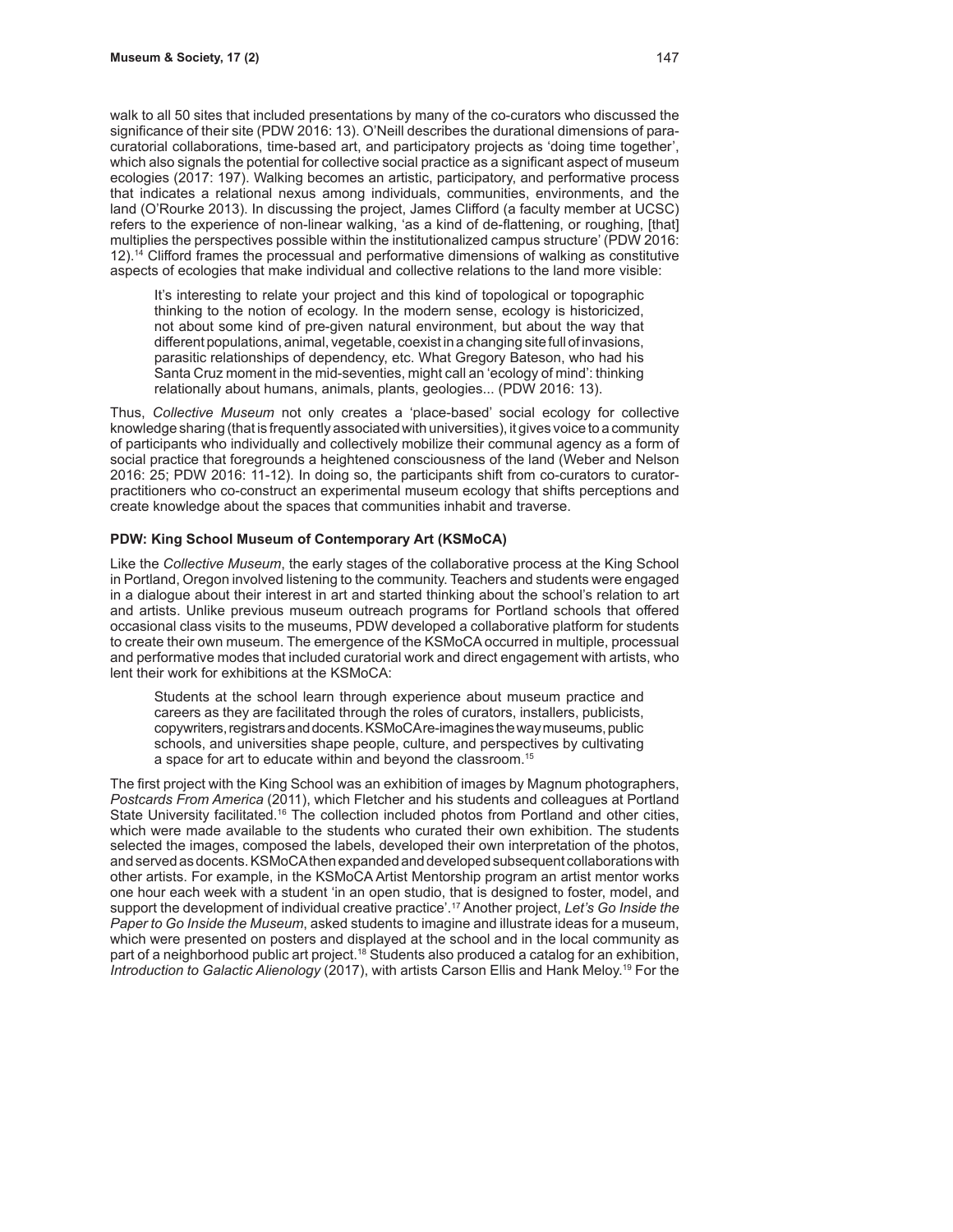first KSMoCA International Art Fair in 2017, a group of students received training on commercial art fairs in order to organize their own international art fair. Seventeen international exhibitors were paired with students, who worked as gallerists and curatorial and sales assistants.<sup>20</sup> These projects indicate that the KSMoCA has developed its own community-based museum ecology that has not only empowered students to engage more directly with artists and art, as curator-practitioners, but also empowered them to shape their own museum and imagine what it might become in the future.

The museum ecologies facilitated by PDW intersect with Édouard Glissant's vision of his own museum as an archipelago. Such a museum would become a laboratory for investigating networks and creating dialogues across communities and traditions: 'the idea [of a museum] today is to bring the world into contact with the world, to bring some of the world's places into contact with other of the world's places… We must multiply the number of worlds inside museums' (Obrist and Glissant 2017: 109-10). The sites that constitute the *Collective Museum* and KSMoCA (e.g., exhibitions, curating, and studio work) might also be imagined as archipelagos. Like archipelagos, they provide *sheltered territories or spaces* (e.g., within the environment of the university or school - both as campuses and communities) while also linking to other cultural spaces, neighborhoods, and collectives, much like a chain of islands. At KSMoCA the notion of sheltering suggests a 'safe space' for conversations about art, culture, and community.21 Drawing on Glissant's notion of the archipelago, Anna-Sophie Springer points to contemporary para-curatorial practices as spatial and conceptual cartographies and forms of re-mapping (2013). *Collective Museum* and KSMoCA not only engage communities in developing cartographies of their *own* spaces, but also make their collective projects visible to other communities. The KSMoCA project enables students to chart the relations of the people in the school (students, teachers, and staff) to art and life, through the process of curating. This curatorial work creates an aperture for exploring new narratives that may also ask students to reflect upon their own relation to worlds that are imagined in art, be it the cityscapes in *Postcards From America* or the imagined territories of *Galactic Alienology.* In KSMoCA students navigate the 'geographies' of art and the art world through a process of learning, mediating, and discovery that connects their own lives and communities.

## **Les Nouveaux Commanditaires**

As noted above, the NC Protocol provides a map for the commissioning an artwork or cultural project that realigns the relations among communities, artists, and cultural institutions by defining the roles of the participants, i.e., communities, mediators, artists, researchers, and local politicians. Rather than museums or patrons commissioning art *for communities*, the NC Protocol inverts traditional processes and practices by empowering communities to generate concepts for art *from the community*. NC projects can originate from individuals or communities who have an idea or express a specific need for a work and 'it is up to the person in question to understand and to state a reason for which art is meant to be and for the investment of the collectivity in the artwork'.<sup>22</sup> The community is matched with a mediator, based on the NC's extensive network of contacts, who also constitute an International Society of Nouveaux Commanditaires. The mediators perform a para-curatorial role by identifying a potential artist, making introductions, clarifying expectations and technical requirements, fostering a dialogue, and mediating subsequent negotiations between the artist and the community. The mediator is also tasked with identifying public and private funding sources and developing a proposal for the project.

The NC Protocol and process not only require that the 'New Patrons' and their community learn about the production of art and the art world, but also that the artists respond to the vision of the community, as they negotiate their shared responsibility. The process of negotiation may lead to an artwork or outcome that may be significantly different than what the community or artist initially envisioned. Moreover, the NC Protocol shifts the process for initiating an artwork from cultural institutions (and patrons, governments, or sponsors) to communities. In this regard, Nagel observes:

Rather than beginning with the idea of what might be beneficial to society and then trying to introduce that idea into the world, the social and political operativity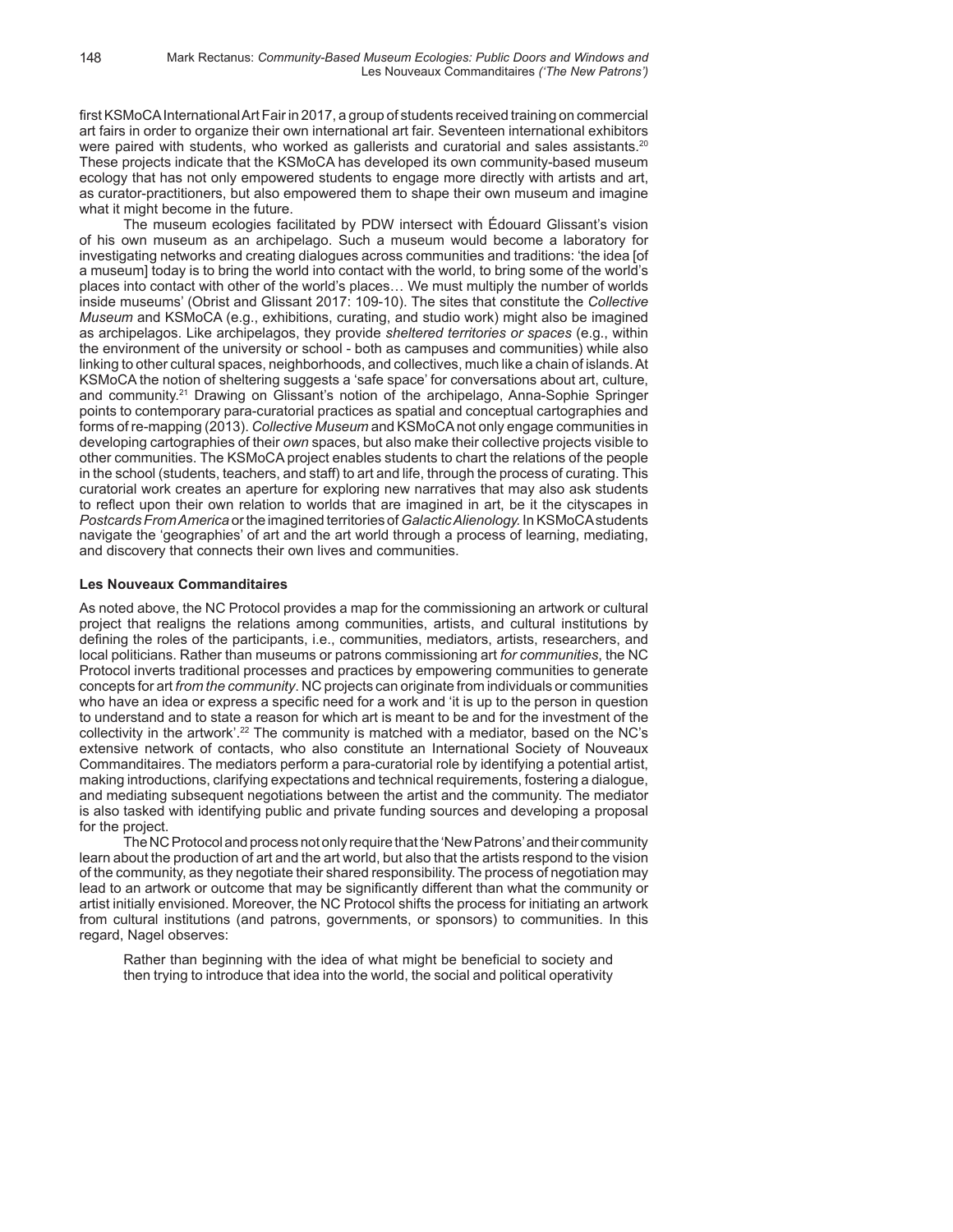of the NC inheres in the structure of the protocol itself, which makes it necessary for all parties to operate outside their normal zones of practice, and as a result opens up a new space of dialogue between art and the wider world (2017: 75-76).

The NC welcomes a wide range of ideas, including those that expand traditional perceptions of the artwork (e.g., an installation on botanical medicine in a hospital, silk-screen flags that mediate the role of sports at a university, or the *Curtain of Rain* installed at a nineteenth century washhouse in France). The projects begin as rough concepts or proposals and then take shape as the Protocol proceeds and the work is created through a collaborative process of negotiation and mediation between the community and artists. The following examples illustrate the range of approaches that have been facilitated by NC.

A commission proposed by Thomas Dardar, Principal Chief of the United Houma Nation (UHN) in Terrebonne, Louisiana (USA) started in 2014 with a sketch of a bayou crawfish (the Nation's emblem), as a design for a new building which would house an immersion school, museum, and cultural center (in the shape of a crawfish). The center was intended to preserve and revitalize the community's culture and language (French Mobilian Choctaw) (Mengual 2017: 11-12) and provide a locus for cultural events. Working only with the crawfish sketch and the background information on the UHN's vision, NC mediator Sophie Claudel contacted artist-architect Rudy Ricciotti who enthusiastically embraced the concept and the project, which was announced in 2016. In addition to support from the Fondation de France and the United Houma Nation, Claudel was able to garner funding for *L'Crevisse - United Houma Nation Cultural Center* from the French Embassy in the United States, the Consulate General of France in Louisiana, as well as other donors.<sup>23</sup> However, this support marked only the beginning of an ongoing funding process to raise \$20 million for the building.24 While the NC mediators provide assistance in identifying potential funders, *L'Crevisse* underscores the economic challenges that some communities may encounter in securing funding for larger projects. NC projects require a collective commitment to the project and community mobilization at the grassroots level that literally involves 'buy in'. This commitment may also be seen, longer term, as a form of community ownership. The developmental phase represents an aesthetic and social process that shapes the project by building community-mobilization activities in support of collective ownership, i.e., these activities become a conceptual dimension of an artwork or cultural project. *L'Crevisse* indicates that notions of community ownership are also inextricably linked to the challenges of economic empowerment. The lack of community-based capital resources is particularly acute for communities that have limited access to significant government or corporate funding, or that work outside the existing funding models of local cultural institutions.

The public reception of NC projects and their uses often shift perceptions of the site, as they become durational artworks. One frequently cited example is Xavier Veilhan's sculpture *Le monstre* (*The Monster*, 2004), located in the city center of Tours, France. The project began with shopkeepers in Tours who were interested in how they might bring an art project into the old city center. The negotiation with Veilhan resulted in a work that initially shocked some residents. The polyurethane sculpture resembles an abstract comic-book action figure (16 x 15 x 11 feet) that has been described as 'both endearing and mysterious, protective and threatening'.25 While *The Monster* was subsequently embraced by the city, the work may have gradually lost its initial impact that challenged the community to consider how it related to the city (Nagel 2017: 76; Groys 2017: 189). One example of this appropriation is highlighted on a tourism website, which describes how 'some students came up with a "street knitting" project where they dressed the monster up in a g-string and tie, hand-knitted by some retirement home residents no less!'26 As the NC concludes, '*The Monster* has now been part and parcel of the life of the Place du Grand Marché in Tours for ten years. People like it, or they don›t like it, but it is much talked about, people write about it, people take photos of it, and the square is even sometimes called "La Place du Monstre"'.<sup>27</sup> Here, Nagel suggests that the work 'isn't a sculpture but a node of civic discussion that it both generates and inhabits' (2017: 76).

Boris Groys offers an assessment and critique of NC projects, by shifting the perspective of 'useful art' from notions of community empowerment back to the artwork itself, i.e., as a 'participant' that usefully contributes to the life of the community. Here, the artwork can become a metaphorical seismograph that registers and reflects changes in the life of the community: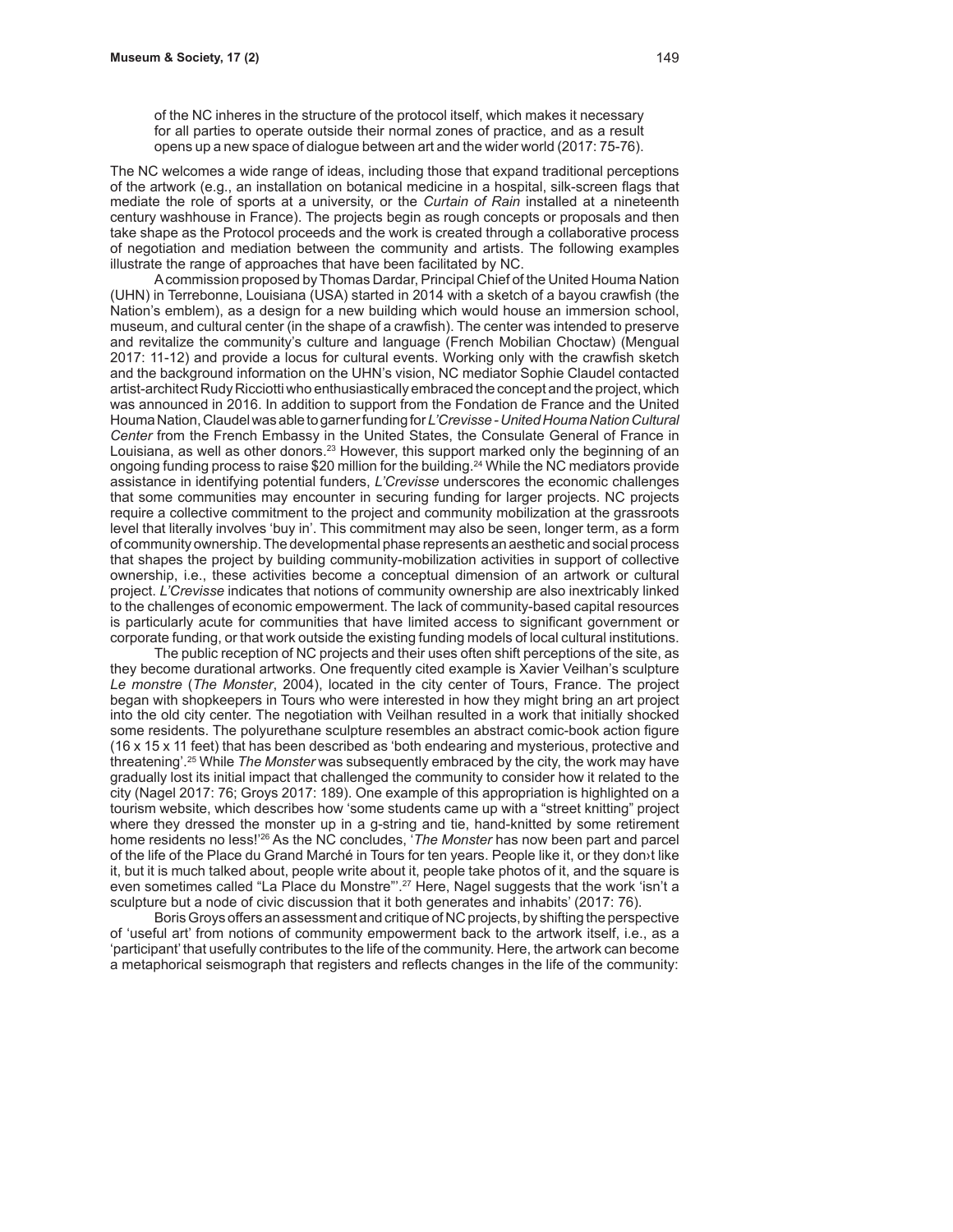Indeed the artworks commissioned by the community are not protected by the museum walls and not isolated from everyday use. They are used, exposed to the weather, delivered to the destructive flow of time. Thus, the new artworks share the common fate of all the other things that surround the community and are used by it. And they also share [the] fate of the members of this community - their slow aging and death. In this sense, one can really speak here about participation - not only about the participation of the public in the creation of the new artworks but, rather, about the participation of these artworks in the fate of the community, as determined by the flow of time (2017: 189).

Groys' reference to the participation of the artwork in the community outside the 'protected' space of the museum is noteworthy. The status of the artwork in the community not only destabilizes notions of ownership (i.e., it is commissioned and 'owned' by the collective), but also foregrounds an element of risk, i.e., regarding how the artwork will be used, preserved, re-purposed, or abandoned. The processes of decay, forces of nature, and urban development (including gentrification) all relate to community-based museum ecologies that acknowledge links to human and non-human agents and tensions between preservation and decay (DeSilvey 2017). To the extent that artworks becomes dually inscribed and signified as 'art' *and* 'community', they may also register these tensions and become sites of contestation and appropriation (e.g. as sites for political activism, protest, or cultural tourism).

Although museums are not identified in the NC Protocol as performing specific roles in the mediation, commission, or display of community artworks, Hers has addressed their potential for participating in NC projects. Hers calls on museums to 'concretize the initiative of citizens', not only by conceptually 'step[ing] outside their buildings', but also by recognizing that the functions of preservation and mediation cannot be fully realized without the participation and engagement of the community, and by acknowledging that their collections ultimately 'belong[s] to the collectivity that financed and received them' (2016: 45-6). While museums have not been major participants in NC projects, the NC Protocol intersects with recent discourses on the participatory museum, community engagement, and social practice (as noted above). The following discussion outlines how the NC project may inspire museums to rethink their community-based projects.

In 2014, administrators and curators at the Museu d'Art Contemporani de Barcelona (MACBA) initiated internal discussions on how they might adapt the NC methodologies and the Protocol to the specific context of MACBA. Bartomeu Mari (Director) and Beatriz Preciado (Research Director) noted several factors that inspired them to consider the relevance of the NC in the context of the museum. These challenges included reductions in state funding of 30 per cent, a desire to rethink MACBA's relations with the community surrounding the museum, and the recent addition of several properties adjacent to the museum (including a former convent and a chapel). These new additions shifted the visual center of the museum and incited the staff to consider how these buildings might relate to the museum, but also how they could create new spaces for potential interactions with the public and the community outside the museum.<sup>28</sup>

Rather than addressing community engagement 'as something secondary' after the conceptual plan for an exhibition or project was fully formed, MACBA realized that the administrative distinctions between exhibition operations and public outreach activities could be eliminated in order to situate the community as a participant in developing new exhibitions and projects from the outset. As Preciado observed, 'Today, if we start thinking of the museum as a place of production of the collective knowledge, as a meeting place, as a machine for rethinking the future, to transform the society, then we can absolutely not think of the relationship between exhibitions and public programs as a hierarchical relationship'.<sup>29</sup> As a result, they decided that the director of exhibitions and the director of public programs would 'form a research team in which we would work transversally in the production of critical spaces that go across exhibitions as well as across public programs and even independent programs [or] that sometimes will go beyond the museum'. $30$  The NC Protocol represented a transformational shift that would *re*negotiate relations within and outside MACBA: 'The challenge is to change the behavior of the museum in its interactions with the public, with its users and with its surrounding communities and this through artworks which will be part of the common heritage'.<sup>31</sup> Although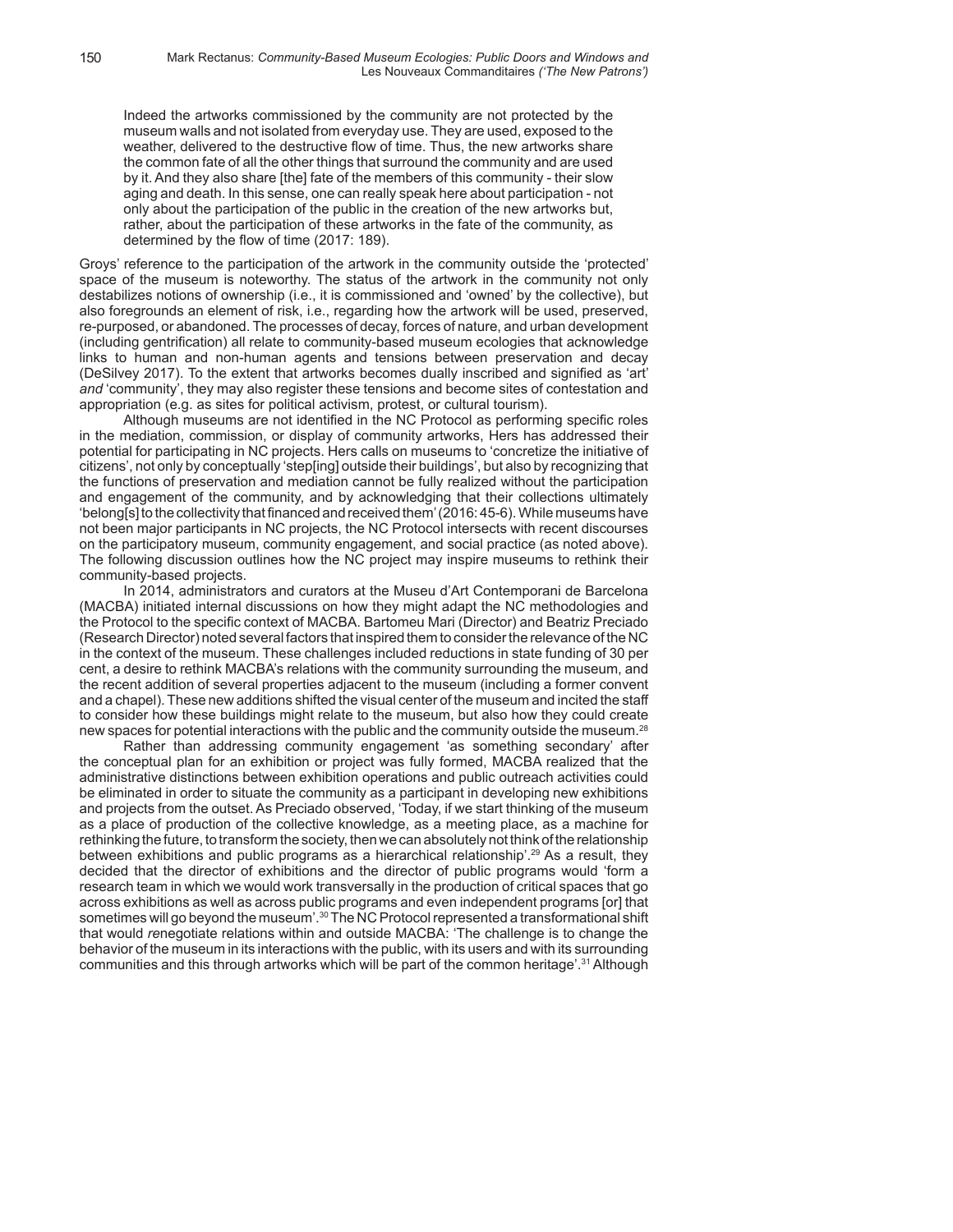Mari was unable to implement the NC methodology during his tenure at MACBA, this vision should be considered within the context of MACBA's experiments in realigning the museum's relations to the public (Mahony 2016: 234-5). Moreover, it suggests that some museums are recognizing that they can rethink the ways in which they approach their relations to communities by embracing processes (such as the NC Protocol) that de-center the museum.

#### **Museum Ecologies: Working Toward A Commons?**

This article has discussed several museum ecologies that have emerged from communitybased collaborations and collectives. PDW creates conceptual platforms that deterritorialize the museum, while also developing place-based collaborations with communities that are often linked to the land, e.g., the *Collective Museum*. Like PDW, many of the NC projects also involve community-based, para-curatorial interactions and mediations that foster or facilitate museum ecologies. The emergence of alternative museum ecologies in the NC is perhaps most pronounced in the implementation of the NC Protocol that *(re)negotiates* the creative process and relations among communities, mediators (e.g., curators), artists, and (potentially) museums. Hers has invited museums to embrace the NC Protocol as an alternative to museumcentric practices. MACBA, mima (Museum 3.0), and other museums noted above, have taken steps in this direction by acknowledging and attempting to address the asymmetrical relations between museums and communities, which have become a significant focus of curatorial and museum studies (Boast 2011; Lynch 2013; Message 2015; Richter and Kolb 2017). However, approaches that either emanate from museums (and seek to engage communities) or begin with community-based projects (and include museums as collaborators) appear to perpetuate a binary relationship between museums and communities. While both perspectives, or processes, have a strategic value in facilitating community-based empowerment, how might museums be positioned within alternative museum ecologies, i.e., outside museums' own conceptual or institutional frameworks? To what extent is it possible for museums to step outside their own methodologies and practices in order to reimagine their relations to communities, institutions, or agents? The museum ecologies discussed in this article do not provide definitive answers to these questions; however, they underscore ongoing shifts in how museums and their relations to communities are being reconceptualized by a wide range of participants, 'stakeholders', and collaboratives, and within the discourses of museum studies. More important, these experiments in museum ecologies provide an aperture for rethinking or situating the respective relations of these participants as *co-constitutive* agents within a commons that includes, but is not limited to, museums and communities.

Michael Hardt and Antonio Negri define the notion of a common(s) as a transformational force for social democracy that is based on the freedom of assembly as 'a *constitutive* right, that is, a mechanism for composing a social alternative for taking power differently, through cooperation in social production' (2017: 295). Rather than conceptualizing museums, artists, curators, and communities as separate agents, or as participatory nodes, the commons *anticipates* the development of a collective for social practice, shared ownership, and contestation that suggests alternative notions of how museums might be *(re-)constituted*. The emerging, alternative museum ecologies discussed in this article intersect with this notion of the commons. Museums must be willing to accept the risk of embracing experiments and conflict that emanate from, and are based in, communities. Not only the sharing of power, but also the shifting of power and ownership, or 'taking power differently', point to a commons that realigns the asymmetrical relations between museums and communities and goes beyond 'empowerment lite' (Lynch n.d.).<sup>32</sup>

Paula dos Santos has asked, 'What happens when what makes a group of people into a community is not mainly their shared experience in the territory, but their shared condition in society as in the case of minorities?' (2013a: 7). Fostering a diversity of voices and coalitions, achieving consensus that also values contestation, or redefining the ways in which individuals and groups can (re-)constitute communities, may require rethinking notions of community (e.g., when neighborhoods are reshaped through gentrification and displacement or are constituted in virtual spaces), in terms of a commons that fuses spatial politics and social practice. The spatial dimensions of many museum ecologies are inextricably linked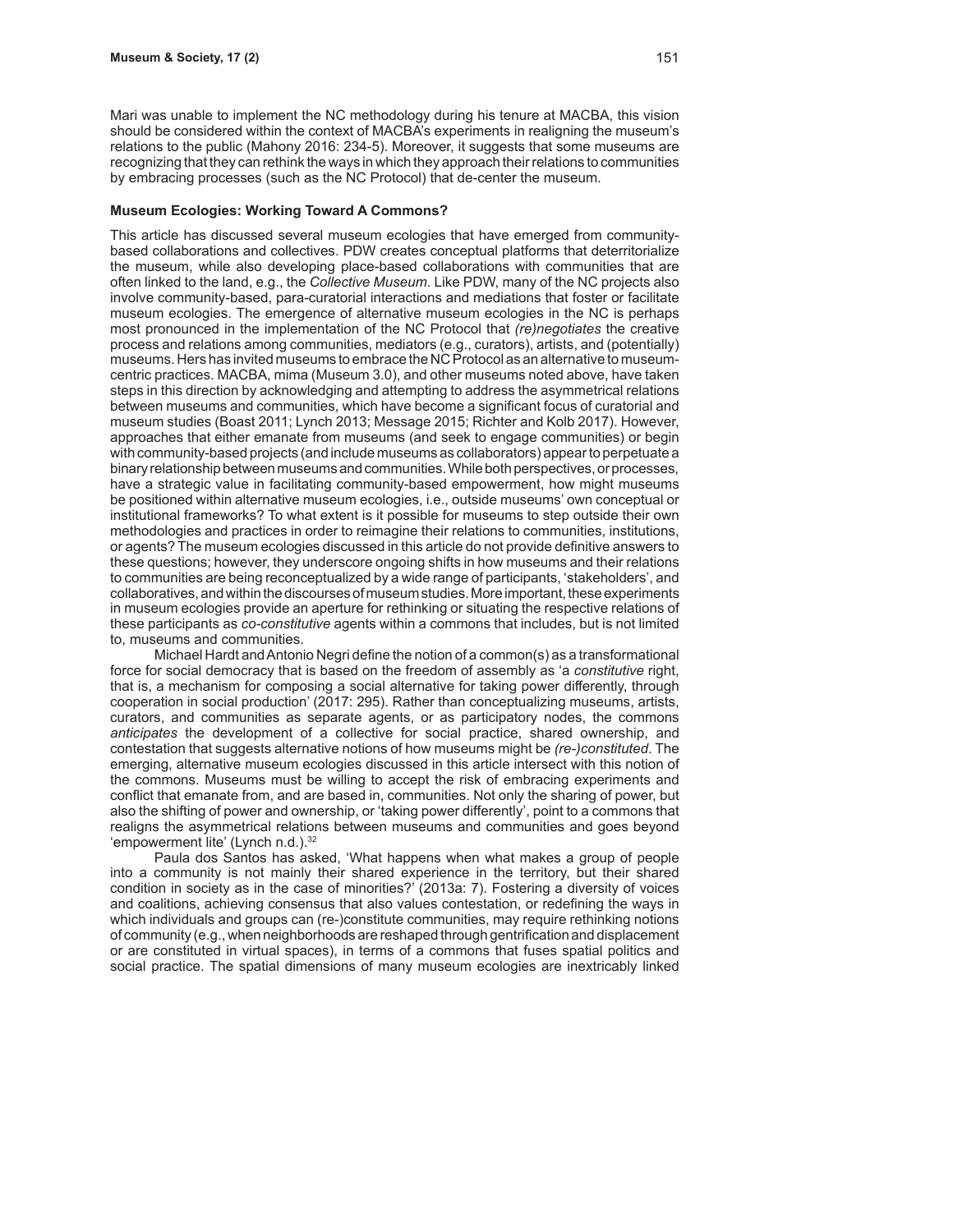to the socially engaged practices of artists and community-based co-curators, but also the social relationships that emerge from, and are created by, shared ownership. That is, not only ownership and decolonization of collections, but also rethinking museum spaces as a commons for assembly, contestation, and social production. As Nagel observes, this requires all the agents involved (e.g., in the case of the NC Protocol) to 'operate outside their normal zones of practice' (2017). How communities, coalitions, institutions, including political and corporate interests, (re-)constitute their positions, identities, and interests within a commons is undoubtedly a complex process that is explored by Hardt and Negri (2017) but exceeds the scope of this article. Yet, the notion of a commons has gained momentum not only within the discourses and practices of para-institutional formations and artist-initiated organizations, but also among some museums that are working toward similar objectives as the examples in this article suggest. Referring to museums and cultural institutions, Yates McKee has observed that 'Much remains to be done with them - and to them - in such a way as to support the flourishing of autonomous, movement-based artist infrastructures' (McKee 2016: 242). Museums can learn from, and contribute to, emerging museum ecologies and practices that imagine and work toward alternatives for a social commons.

> Received: 31 August 2018 Finally Accepted: 8 March 2018

# **Notes**

- <sup>1</sup> Regarding the uses of 'soft power' to garner funding and demonstrate community engagement see Lord and Blankenberg (2015).
- <sup>2</sup> http://publicdoorsandwindows.tumblr.com/about/, accessed 25 March 2018.
- <sup>3</sup> For a discussion of the discursive trajectory and phases of museum studies related to the theory and practice of new museology and issues of social justice, see Message and Witcomb (2015: xxxviii).
- <sup>4</sup> Professional associations have also sought to systematize social practice. See: Museums Association (2018) 'Measuring Socially Engaged Practice: A Toolkit for Museums'. https:// www.museumsassociation.org/museums-change-lives/measuring-socially-engagedpractice/19032018-museums-socially-engaged-practice, accessed 22 March 2018.
- <sup>5</sup> Regarding the historical legacies of community arts organizations and collaborations with museums, see: Arlene Goldbard (2008) 'Postscript to the Past: Notes Toward a History of Community Arts', *Community Arts Network - Reading Room*. http://www.communityarts. net/readingroom/archivefiles/1999/12/postscript\_to\_t.php, accessed 10 July 2018.
- <sup>6</sup> Bruguera developed the Immigrant Movement International in partnership with Creative Time and the Queens Museum.
- <sup>7</sup> Middlesbrough Institute of Modern Art 'Where do we go from here? A vision statement for 2015 – 2018'. http://www.visitmima.com/wp-content/uploads/2014/12/mima-vision2015-18. pdf, accessed 15 March 2018.
- <sup>8</sup> Middlesbrough Institute of Modern Art 'Where do we go from here?'
- <sup>9</sup> Exploratorium (2013) 'The Best Things in Museums Are the Windows: A participatory project co-organized by Harrell Fletcher and the Exploratorium'. https://www.exploratorium.edu/ arts/works/the-windows, accessed 19 July 2018.
- See three essays on the 'Relational' by Andrea Fraser, Pablo Helguera, and Ralph Rugoff in Shannon Jackson and Paula Marincola (eds.) *In Terms of Performance*. http://www. intermsofperformance.site/keywords/relational/andrea-fraser, accessed 13 March 2018.
- <sup>11</sup> 'Collective Museum with Public Doors and Windows'. http://ias.ucsc.edu/projects/collectivemuseum, accessed 13 March 2018.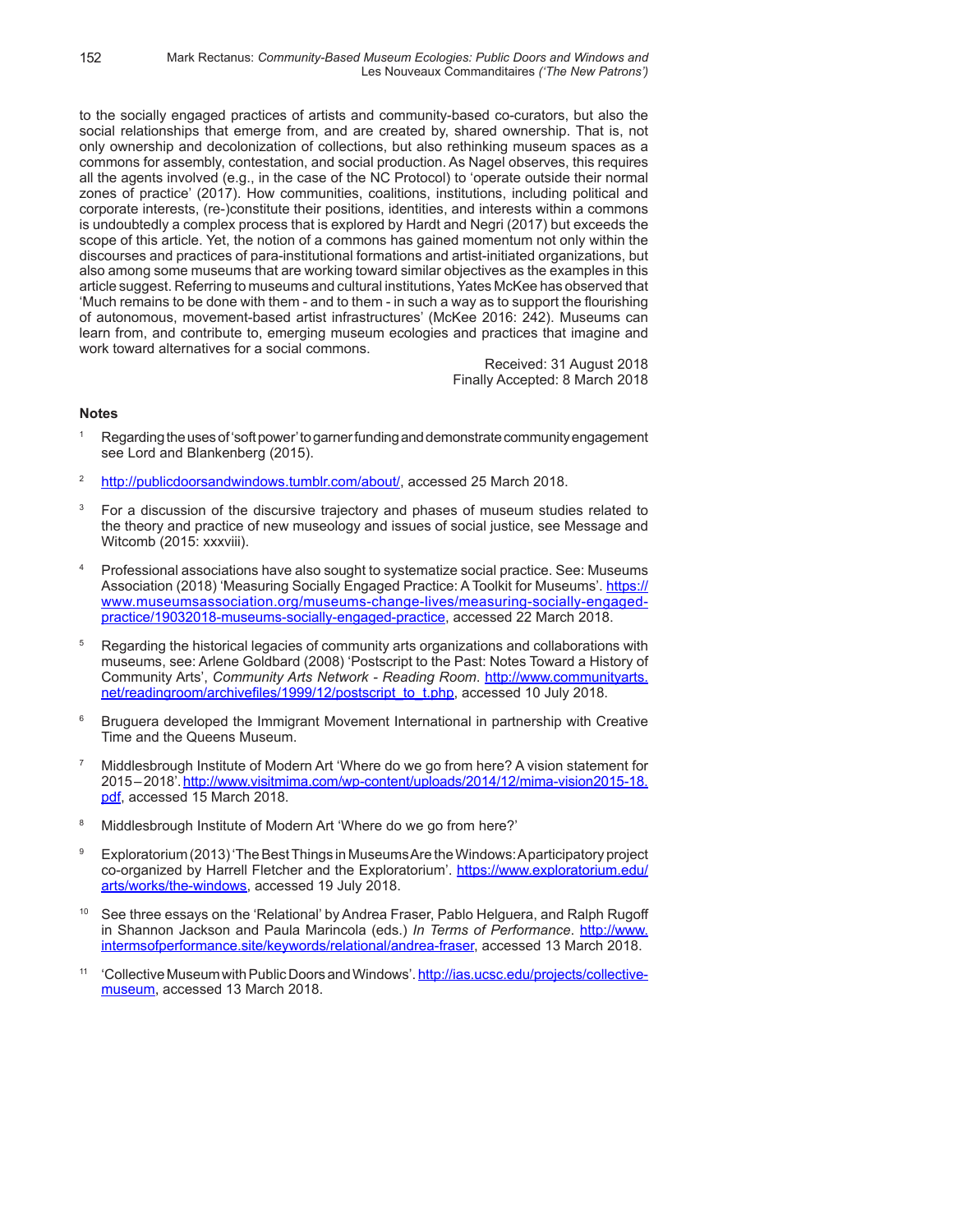- <sup>12</sup> 'Collective Museum Sites'. http://iascollectivemuseum.com/, accessed 25 March 2018.
- <sup>13</sup> Josephine Reed and Harrell Fletcher, 'Harrell-Fletcher-Podcast.mp3' *NEA Interview*, National Endowment for the Arts, Artworks Podcast (transcript) 2016. https://www.arts. gov/file/harrell-fletcher-podcastmp3, accessed 13 March 2018.
- <sup>14</sup> Clifford has described the UCSC campus as an 'ecotone', i.e. 'a transition area between ecologies, where life-worlds meet and integrate. The word combines eco and tone (from the Greek tonos or tension). A place where ecologies are in tension'. https://people.ucsc. edu/~jcliff/IMAGES/Ecotone1.pdf, accessed 13 March 2018.
- <sup>15</sup> Harrell Fletcher, 'Projects KSMoCA'. http://www.harrellfletcher.com/projects/1648, accessed 14 March 2018.
- <sup>16</sup> Reed and Fletcher.
- <sup>17</sup> 'KSMoCA Artist Mentorship Program'. http://www.ksmoca.com/mentorship/, accessed 14 March 2018.
- <sup>18</sup> 'KSMoCA Let's Go Inside the Paper to Go Inside the Museum'. http://www.ksmoca.com/ lets-go-inside-the-paper-to-go-inside-the-museum, accessed 14 March 2018.
- <sup>19</sup> *Carson Ellis: Intro to Galactic Alienology* (2016). http://www.harrellfletcher.com/projects/1648, accessed 14 March 2018.
- <sup>20</sup> *KSMoCA International Art Fair 2017*. http://www.ksmoca.com/ksmoca-international-art-fair/, accessed 14 March 2018.
- 21 Regarding the use of the term 'safe space' in museums, see Robin Clarke, 'Are museums 'safe spaces for debate'? Not always...', School of Museum Studies Blog, 6 September 2017. http://staffblogs.le.ac.uk/museumstudies/2017/09/06/are-museums-safe-spaces-fordebate-not-always/, accessed 9 July 2018.
- 22 'Protocol'. http://www.nouveauxcommanditaires.eu/en/44/protocol, accessed 17 March 2018.
- 23 'L'Crevisse United Houma Nation Cultural Center Rudy Ricciotti'. http://www. nouveauxcommanditaires.eu/en/25/314/l'crevisse-united-houma-nation-cultural-center-, accessed 14 March 2018. 'Reception and Celebration Kicks Off UHN Cultural Center and French Immersion School Plans'. https://nouvelleorleans.consulfrance.org/La-Nation-Houma-presente-son, accessed 14 March 2018.
- <sup>24</sup> Holly Duchmann, 'Fundraising begins for Houma Indian cultural center', *Houma Today*, 5 March 2018. http://www.houmatoday.com/news/20180305/fundraising-begins-for-houmaindian-cultural-center, accessed 7 July 2018.
- <sup>25</sup> Xavier Veilhan, *The Monster* (2004), Perrotin Gallery. https://www.perrotin.com/artists/ Xavier\_Veilhan2/8/the-monster/9945, accessed 14 March 2018.
- <sup>26</sup> 'Tours: monster square!' http://www.touraineloirevalley.co.uk/discover-touraine/what-shappening/tours-monster-square, accessed 14 March 2018.
- <sup>27</sup> 'Le Monstre/The Monster'. http://www.lespressesdureel.com/EN/ouvrage. php?id=4566&menu, accessed 14 March 2018.
- Bartomeu Mari and Beatriz Preciado, 'The New protocol at the museum'. http://www. nouveauxcommanditaires.eu/en/17/8/the-new-protocol-at-the-museum, accessed 15 March 2018.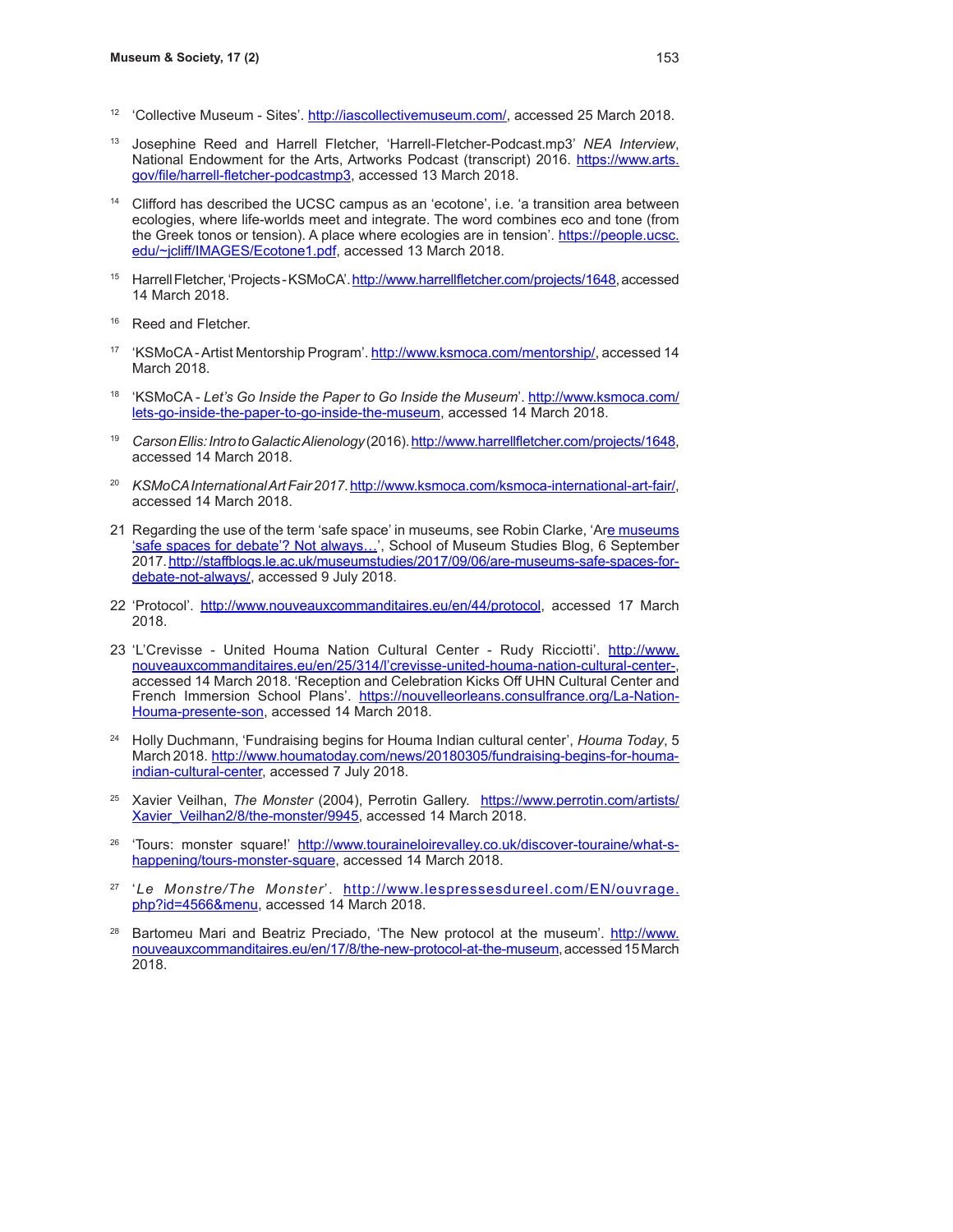- <sup>29</sup> Bartomeu Mari and Beatriz Preciado.
- <sup>30</sup> Bartomeu Mari and Beatriz Preciado.
- <sup>31</sup> Bartomeu Mari and Beatriz Preciado.
- <sup>32</sup> Bernadette Lynch, *Summary Report: Whose cake is it anyway? A collaborative investigation into engagement and participation in 12 museums and galleries in the UK,* Paul Hamlyn Foundation [no date], 11-13. http://ourmuseum.org.uk/wp-content/uploads/Whose-cakeis-it-anyway-report.pdf, accessed 9 July 2018.

Boast also alludes to ownership, noting that 'museums [must] to learn to let go of their resources, even at times of the objects, for the benefit and use of communities and agendas far beyond its knowledge and control' (2011: 67).

## **References**

- Barrett, J. (2015) 'Museums, Human Rights, and Universalism Reconsidered', in Andrea Witcomb and Kylie Message (eds) *The International Handbooks of Museum Studies: Museum Theory,* 93-115, Malden and Oxford: Wiley.
- Bell, G. (2002) 'Making Sense of Museums: The Museum as "Cultural Ecology"', *Intel Labs*, 1-17. http://echo.iat.sfu.ca/library/bell\_02\_museum\_ecology.pdf, accessed 9 July 2018.
- Boast, R. (2011) 'Neocolonial Collaboration: Museum as Contact Zone Revisited', *Museum Anthropology*, 34 (1), 56-70.
- Cameron, F. (2015) 'The Liquid Museum: New Institutional Ontologies for a Complex, Uncertain World', in Andrea Witcomb and Kylie Message (eds) *The International Handbooks of Museum Studies: Museum Theory,* 345-61, Malden and Oxford: Wiley.
- Choi B. and von Osten, M. (2014) 'Trans-Local, Post-Disciplinary Organizational Practice: A Conversation Between Binna Choi and Marion von Osten', in Binna Choi, Maria Lind and Emily Pethick et al. (eds) *Cluster: Dialectionary*, 274-83, Berlin: Sternberg.
- Davis, P. (2007) 'Ecomuseums and Sustainability in Italy, Japan and China. Concept Adaptation Through Implementation', in Simon Knell, Suzanne MacLeod and Sheila Watson (eds) *Museum Revolutions. How Museums Change and are Changed*, 198- 214, London and New York: Routledge.
- DeSilvey, C. (2017) *Curated Decay: Heritage Beyond Saving*, Minneapolis: University of Minnesota Press.
- Dos Santos, P.A. and Primo J. (eds) (2013a) *To Understand New Museology in the XXI Century*, Lisbon: Universidade Lusófona.
- Dos Santos, P.A. and Primo J. (eds) (2013b) *To Think Sociomuseologically*, Lisbon: Universidade Lusófona.
- George, A. (2015) *The Curator's Handbook*, London: Thames & Hudson.
- Groys, B. (2017) 'The Aesthetic Welfare', in Estelle Zhong Mengual and Xavier Douroux (eds) *Reclaiming Art / Reshaping Democracy: The New Patrons & Participatory Art*, 183-9, Paris: Les presses du reel.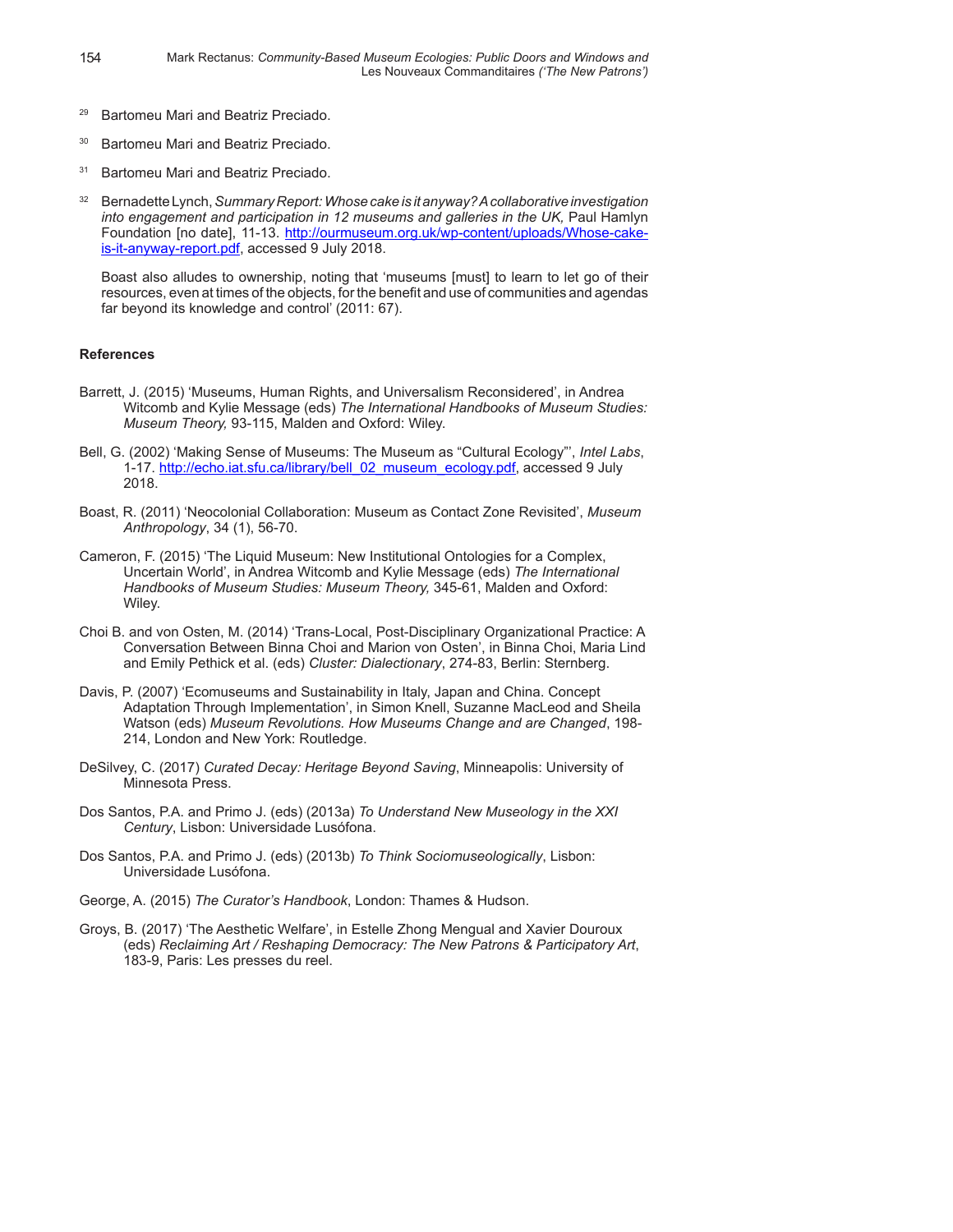Hardt M. and Negri, A. (2017) *Assembly*, New York: Oxford University Press.

- Hers, F. (2013) 'New Patrons / A History', in François Hers and Xavier Douroux *Art Without Capitalism*, 3-33, Paris: Les presses du reel.
- Hers, F. (2016) *Letter to a Friend, About the New Patrons*, Paris: Les presses du reel.
- Hudson, A. (2017) 'An Extended Lecture on Tree Twigs: Towards an Ecology of Aesthetics', in Estelle Zhong Mengual and Xavier Douroux (eds) *Reclaiming Art / Reshaping Democracy: The New Patrons & Participatory Art*, 31-51, Paris: Les presses du reel.
- Lord, G.D. and Blankenberg, N. (2015) *Cities, Museums and Soft Power,* Washington, DC: AAM Press.
- Lynch, B.T. (2013) *Museum as Conflict Zone*. Conference Presentation. V&A Child in the World Conference, 3 Dec. 2013, Museum of Childhood, Bethnal Green, London. http://www.academia.edu/5459089/Museum\_as\_Conflict\_Zone.\_Dr\_Bernadette Lynch.
- Mahony, E. (2016) 'The Uneasy Relationship of Self-Critique in the Public Art Institution', *Curator - The Museum Journal,* 59 (3), 219-38.
- McKee, Y. (2016) *Strike Art: Contemporary Art and the Post-Occupy Condition,* London: Verso.
- Mengual, E.Z. (2017) 'Branches from the Same Tree', in Estelle Zhong Mengual and Xavier Douroux (eds) *Reclaiming Art / Reshaping Democracy: The New Patrons & Participatory Art*, 11-16, Paris: Les presses du reel.
- Message, K. (2015) 'Contentious Politics and Museums as Contact Zones', in Andrea Witcomb and Kylie Message (eds) *The International Handbooks of Museum Studies: Museum Theory*, 253-81, Malden and Oxford: Wiley.
- Message, K. and Witcomb A. (2015) 'Introduction: Museum Theory An Expanded Field', in Andrea Witcomb and Kylie Message (eds) *The International Handbooks of Museum Studies: Museum Theory*, xxxv-lxiii, Malden and Oxford: Wiley.
- Montanari, E. (2015) 'Ecomuseums and Contemporary Multi-cultural Communities: Assessing Problems and Potentialities through the Experience of the *Écomusée* du Val de Bièvre, Fresnes, France', *Museum & Society*, 13 (3), 375-90.
- Nagel, A. (2017) 'Alexander Nagel on *Reclaiming Art / Reshaping Democracy*', *Artforum* 56 (3), 75-6.
- Nardi, B. A. and O'Day V. (1999) *Information ecologies: using technology with heart,* Cambridge, Mass: MIT Press.
- Obrist, H.U. and Glissant E. (2017) 'On the Architecture of the Museum. On the Anthology', in Hans Ulrich Obrist and Asad Raza (eds) *Mondialité or the Archipelagos of*  Édouard *Glissant*, 109-13, Paris: Skira.
- Ocampo C.C. and Lersch T.M. (2013) 'The community museum; a space for the exercise of communal power', in Paula Assunção dos Santos and Judite Primo (eds) *To Think Sociomuseologically*, 119-34, Lisbon: Universidade Lusófona.
- O'Neill, P. (2017) 'The Curatorial Constellation, Durational Public Art, Cohabitational Time and Attentiveness', in Estelle Zhong Mengual and Xavier Douroux (eds) *Reclaiming Art / Reshaping Democracy: The New Patrons & Participatory Art*, 191-201, Paris: Les presses du reel.